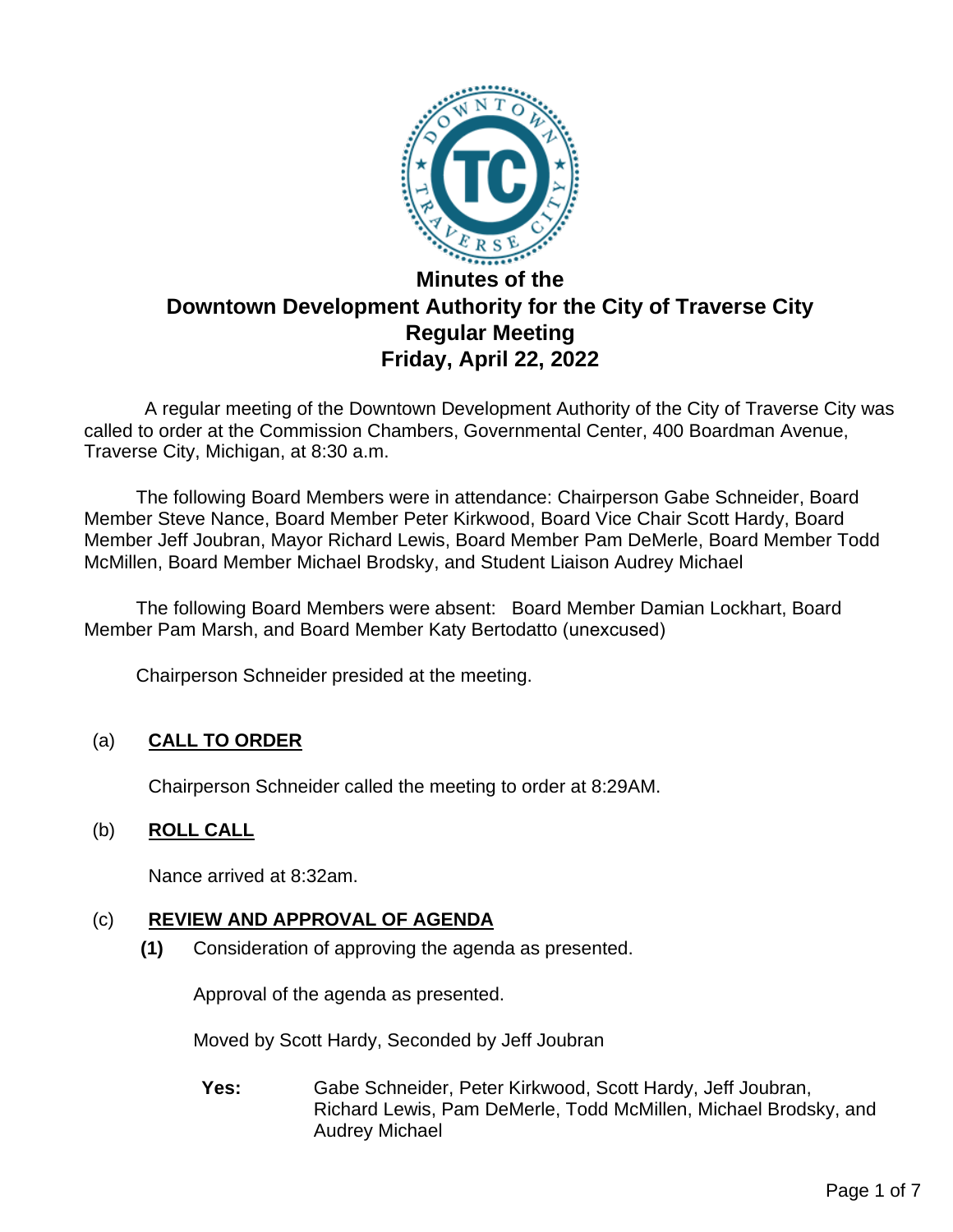# **Absent:** Steve Nance, Damian Lockhart, Pam Marsh, and Katy Bertodatto **CARRIED. 9-0-4 on a recorded vote**

# (d) **CONSENT CALENDAR**

*The purpose of the consent calendar is to expedite business by grouping non-controversial items together to be dealt with by one DDA Board motion without discussion. Any member of the DDA Board, staff or the public may ask that any item on the consent calendar be removed therefrom and placed elsewhere on the agenda for individual consideration by the DDA Board; and such requests will be automatically respected. If an item is not removed from the consent calendar, the action noted in parentheses on the agenda is approved by a single DDA Board action adopting the consent calendar.*

**(1)**

Consideration of approving the minutes of the March 18, 2022 Downtown Development Authority Board of Directors meeting (Approval Recommended) (Jean Derenzy)

**(2)**

Consideration of approving financial reports and disbursements for DDA, TIF 97, Old Town TIF, Parking and Arts Commission for March 2022 (Approval Recommended) (Jean Derenzy, Harry Burkholder, Nicole VanNess)

**(3)**

Transportation Demand Management Revised Report (Jean Derenzy, Nicole VanNess)

**(4)**

Parking Ordinance Amendments (Approval Recommended) (Parking Advisory Board)

That the DDA Board approve the consent calendar as presented.

Moved by Richard Lewis, Seconded by Jeff Joubran

**Yes:** Gabe Schneider, Steve Nance, Peter Kirkwood, Scott Hardy, Jeff Joubran, Richard Lewis, Pam DeMerle, Todd McMillen, Michael Brodsky, and Audrey Michael

**Absent:** Damian Lockhart, Pam Marsh, and Katy Bertodatto

**CARRIED. 10-0-3 on a recorded vote**

#### (e) **ITEMS REMOVED FROM CONSENT CALENDAR**

#### (f) **SPECIAL ORDER OF BUSINESS**

**(1)**

Review of Draft of Two-Way Traffic Conversion (Jean Derenzy, Chris Zull)

The Following Addressed the Board: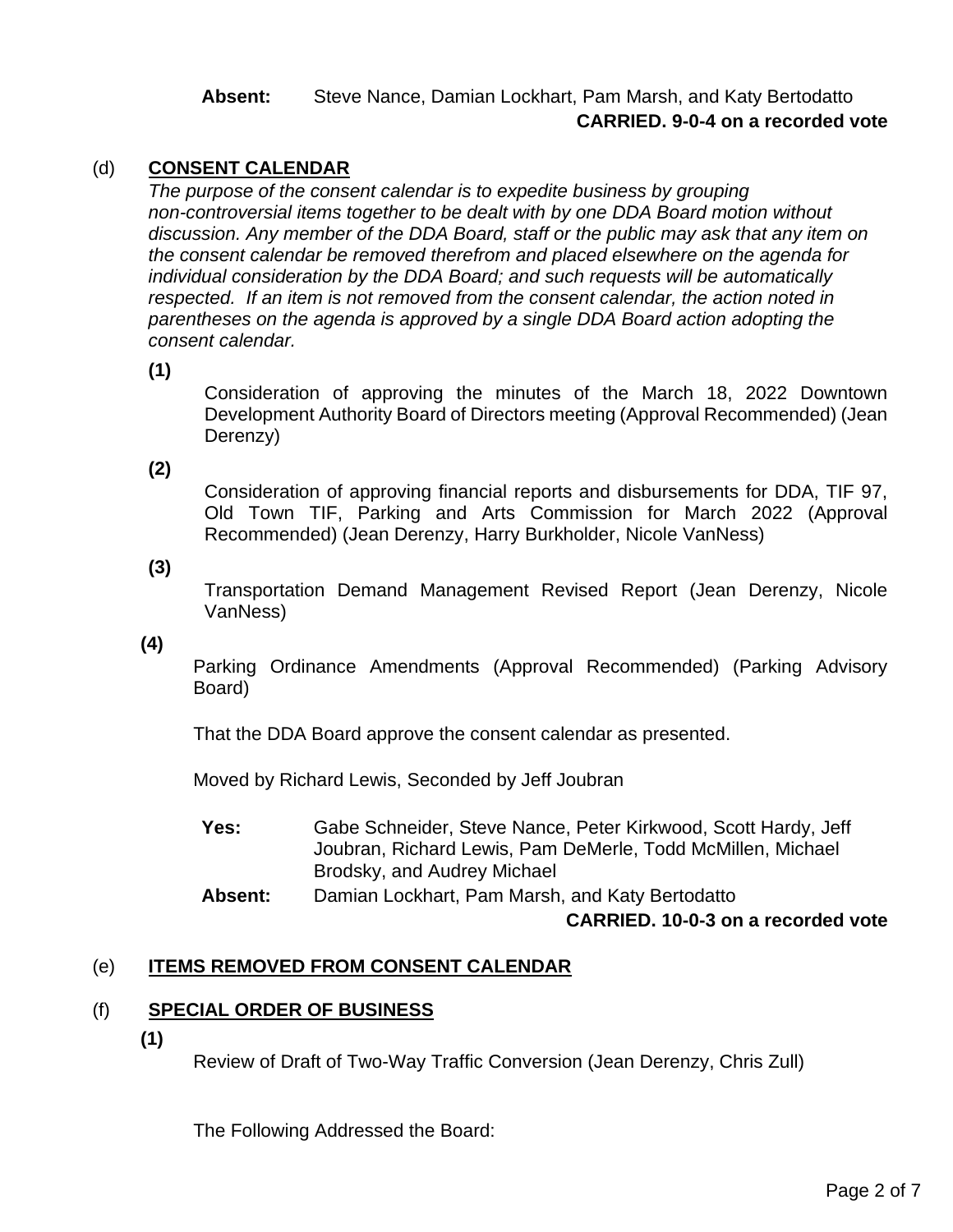Jean Derenzy, DDA CEO Chris Zull Peter Kirkwood Jeff Joubran Richard Lewis Steve Nance Scott Hardy Audrey Michael Michael Brodsky Gabe Schneider Scott Howard

Gabe Schneider suggested that a subcommittee be formed to review the proposal for State Street being converted and if a Winter pilot is necessitated and costs involved. Schneider will appoint subcommittee.

That the DDA Board form a subcommittee to advise the board on identifying the needs of a two-way circulation in Downtown Traverse City.

Moved by Gabe Schneider, Seconded by Scott Hardy

| Yes:           | Gabe Schneider, Steve Nance, Peter Kirkwood, Scott Hardy, Jeff |
|----------------|----------------------------------------------------------------|
|                | Joubran, Richard Lewis, Pam DeMerle, Todd McMillen, Michael    |
|                | Brodsky, and Audrey Michael                                    |
| <b>Absent:</b> | Damian Lockhart, Pam Marsh, and Katy Bertodatto                |

#### **CARRIED. 10-0-3 on a recorded vote**

#### (g) **NEW BUSINESS**

**(1)**

Presentation of 2022/2023 Budget and Schedule Public Hearing for May 20, 2022 (Approval Recommended) (Jean Derenzy)

The Following Addressed the Board:

Jean Derenzy, DDA CEO Gabe Schneider Peter Kirkwood Scott Hardy Michael Brodsky Richard Lewis Pam DeMerle Martin Colburn Steve Nance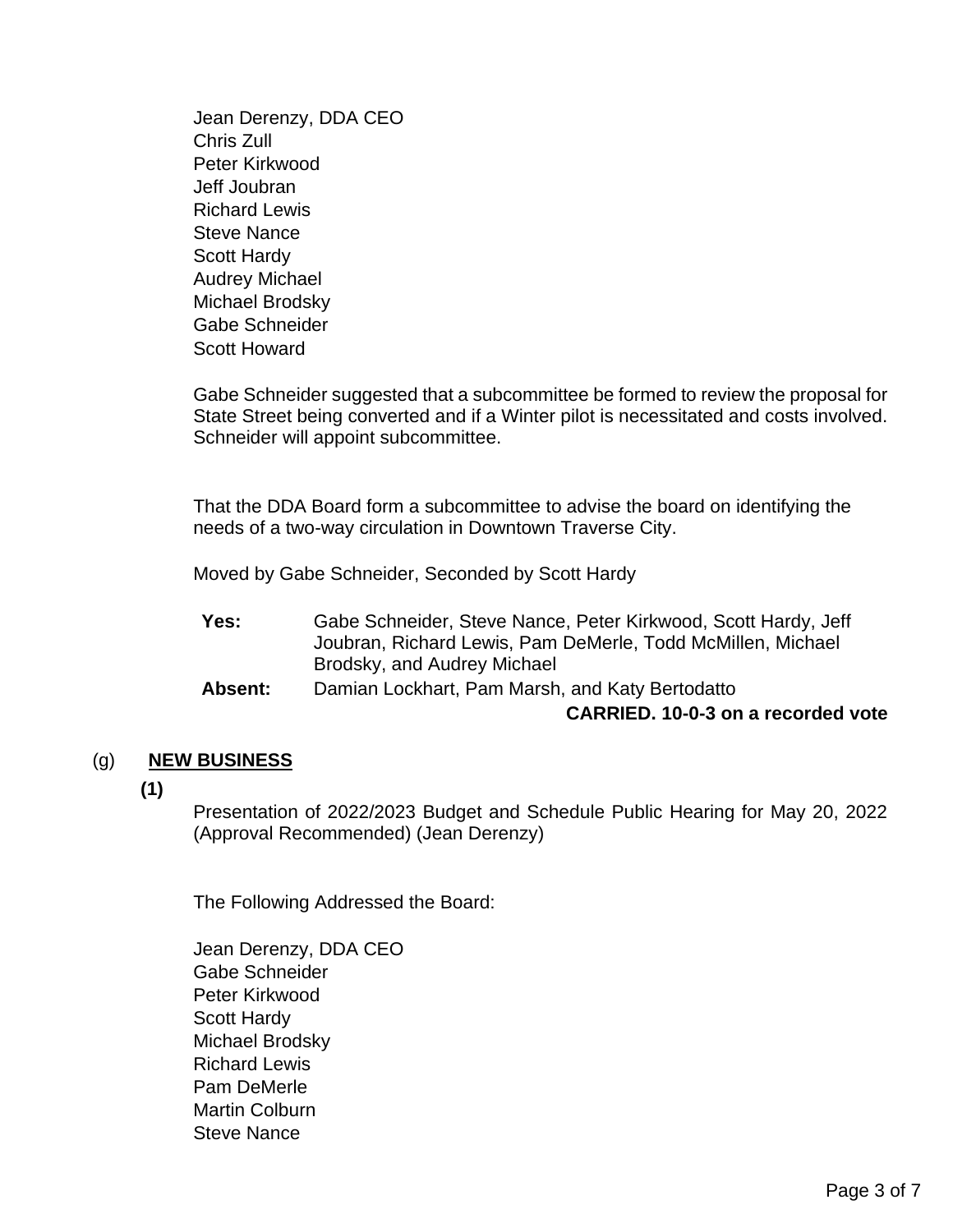That the DDA Board of Directors schedule a public hearing for Friday, May 20, 2022 for the 2022/2023 Fiscal Year Budget.

Moved by Richard Lewis, Seconded by Peter Kirkwood

- **Yes:** Gabe Schneider, Steve Nance, Peter Kirkwood, Scott Hardy, Jeff Joubran, Richard Lewis, Pam DeMerle, Todd McMillen, Michael Brodsky, and Audrey Michael
- **Absent:** Damian Lockhart, Pam Marsh, and Katy Bertodatto

#### **CARRIED. 10-0-3 on a recorded vote**

**(2)**

Consideration of authorizing an agreement for coordination, engineering, engagement and planning services for Grandview Parkway and East Front Street (Approval Recommended) (Jean Derenzy)

The Following Addressed the Board:

Jean Derenzy, DDA CEO

That the DDA Board of Directors approve a not to exceed contract of \$75,000, with 46% of total project budget or \$34,500 being the DDA's share and 54% or \$40,500 being the City's share, with Progressive AE to facilitate general coordination, engineering, engagement and planning service related to the Grandview Parkway project subject to approval as to substance by the DDA CEO and as to form by DDA Attorney.

Moved by Richard Lewis, Seconded by Scott Hardy

- **Yes:** Gabe Schneider, Steve Nance, Peter Kirkwood, Scott Hardy, Jeff Joubran, Richard Lewis, Pam DeMerle, Todd McMillen, Michael Brodsky, and Audrey Michael
- **Absent:** Damian Lockhart, Pam Marsh, and Katy Bertodatto **CARRIED. 10-0-3 on a recorded vote**
- **(3)**

Budget Adjustment (Approval Recommended) (Jean Derenzy)

The Following Addressed the Board:

Jean Derenzy, DDA CEO Richard Lewis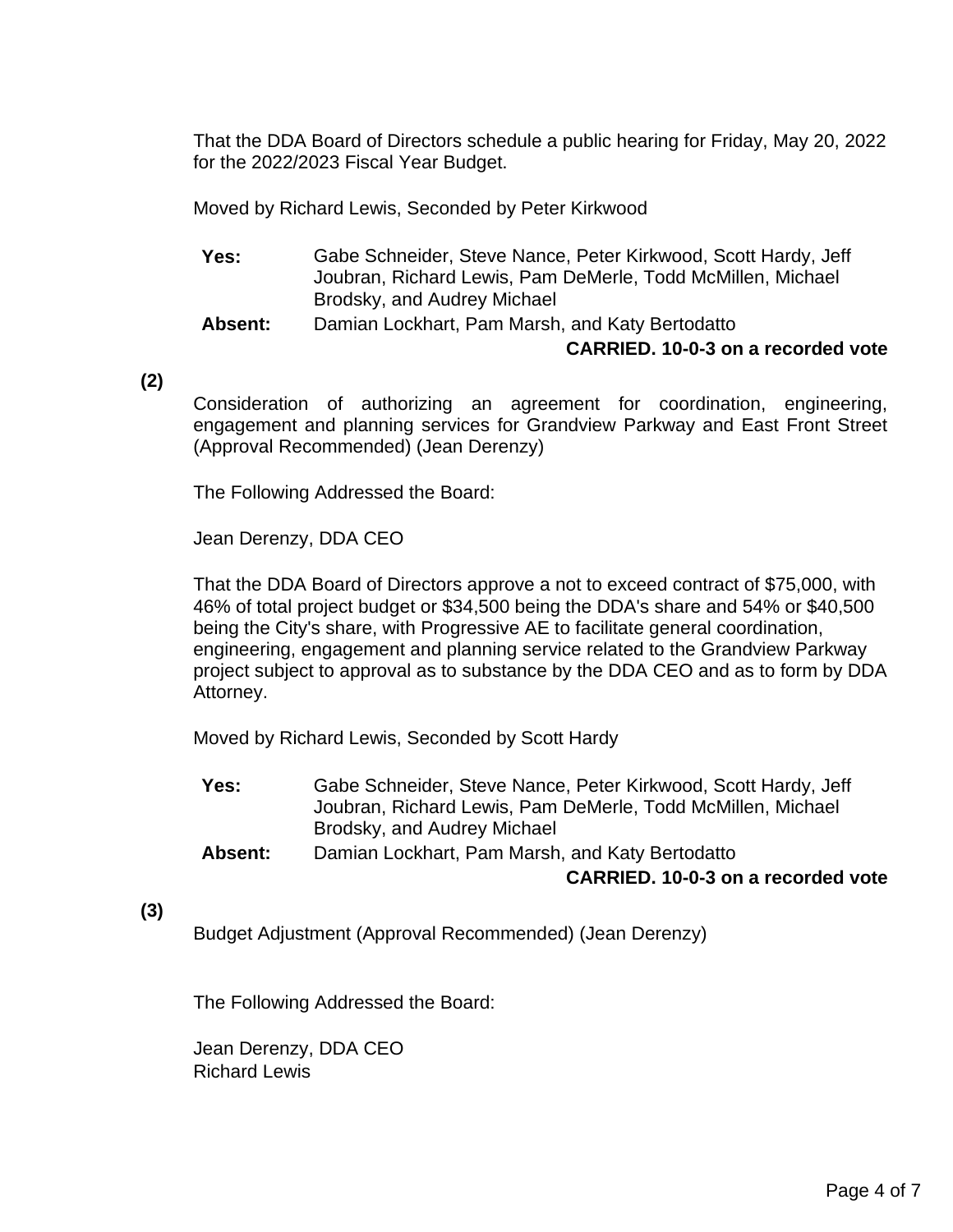That the DDA Board of Directors approve a budget adjustment to increase revenue and expenditure by \$1,721,900.

Moved by Richard Lewis, Seconded by Steve Nance

- **Yes:** Gabe Schneider, Steve Nance, Peter Kirkwood, Scott Hardy, Jeff Joubran, Richard Lewis, Pam DeMerle, Todd McMillen, Michael Brodsky, and Audrey Michael
- **Absent:** Damian Lockhart, Pam Marsh, and Katy Bertodatto **CARRIED. 10-0-3 on a recorded vote**

# (h) **CEO REPORT**

**(1)**

Project Updates (Jean Derenzy)

The Following Addressed the Board:

Jean Derenzy, DDA CEO

# (i) **BOARD MEMBER REPORTS**

**(1)**

Arts Commission Update (Steve Nance, Harry Burkholder)

The Following Addressed the Board:

Steve Nance

# **(2)**

Parking Advisory Board Update (Scott Hardy)

The Following Addressed the Board:

Scott Hardy Jean Derenzy, DDA CEO

# (j) **STAFF REPORTS**

**(1)**

Downtown Experience Coordinator Report (Abby Taylor)

The Following Addressed the Board: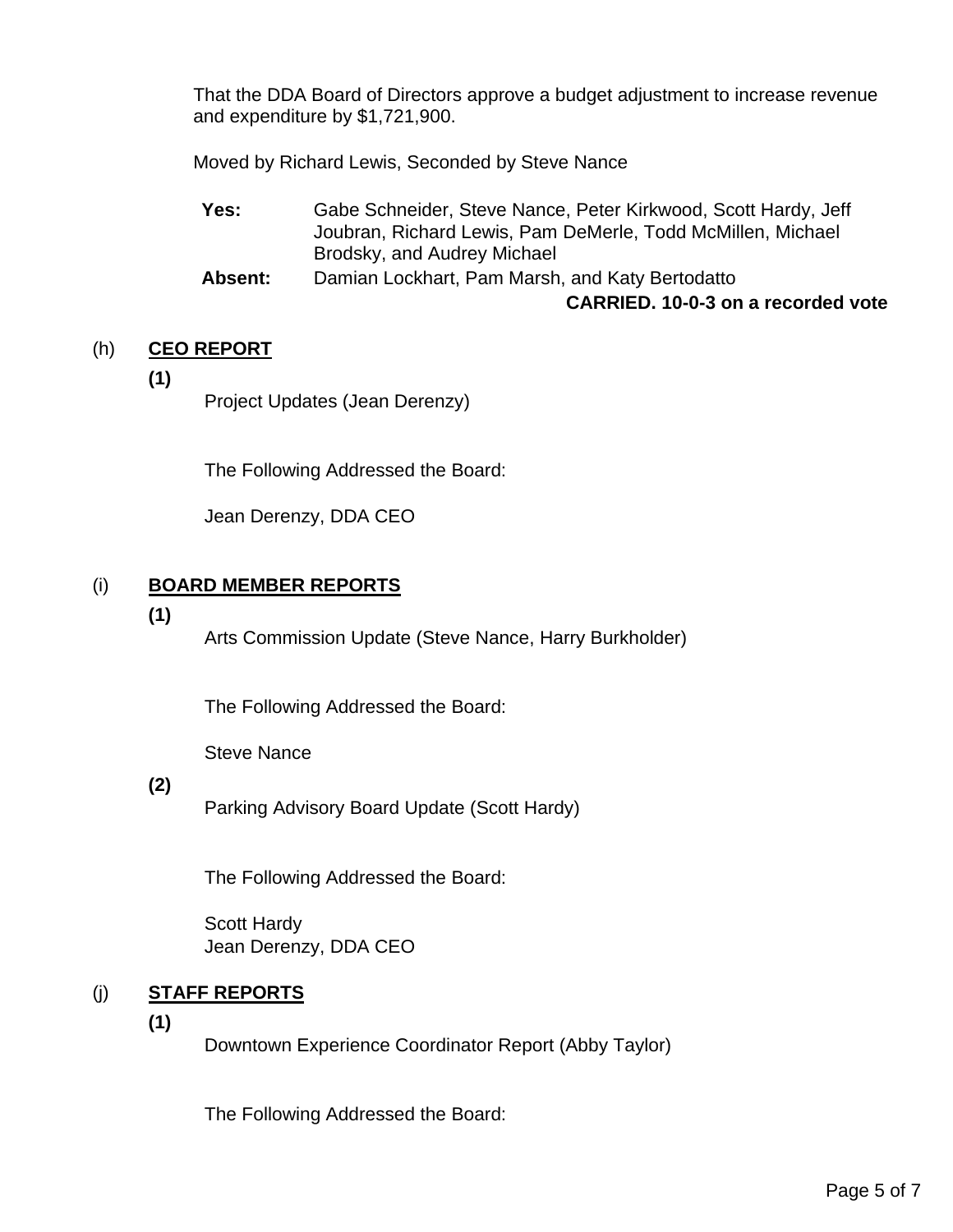Abby Taylor

**(2)**

Communications and Outreach Director Report (Art Bukowski)

The Following Addressed the Board:

Art Bukowksi

**(3)**

Transportation Mobility Director Report (Nicole VanNess)

The Following Addressed the Board:

Nicole VanNess Scott Hardy Gabe Schneider

# (k) **RECEIVE AND FILE**

# **(1)**

Arts Commission March 2022 Meeting Minutes

- **(2)** DTCA March 2022 Meeting Minutes
- **(3)**

Finance Committee March 2022 Meeting Minutes

**(4)**

Farmers Market Advisory Board February 2022 Meeting Minutes

# (l) **PUBLIC COMMENT**

No public comment.

# (m) **ADJOURNMENT**

Chairperson Schneider adjourned the meeting at 10:18AM.

# **(1)**

Motion to adjourn the meeting.

That the DDA Board adjourn the meeting.

Moved by Richard Lewis, Seconded by Pam DeMerle